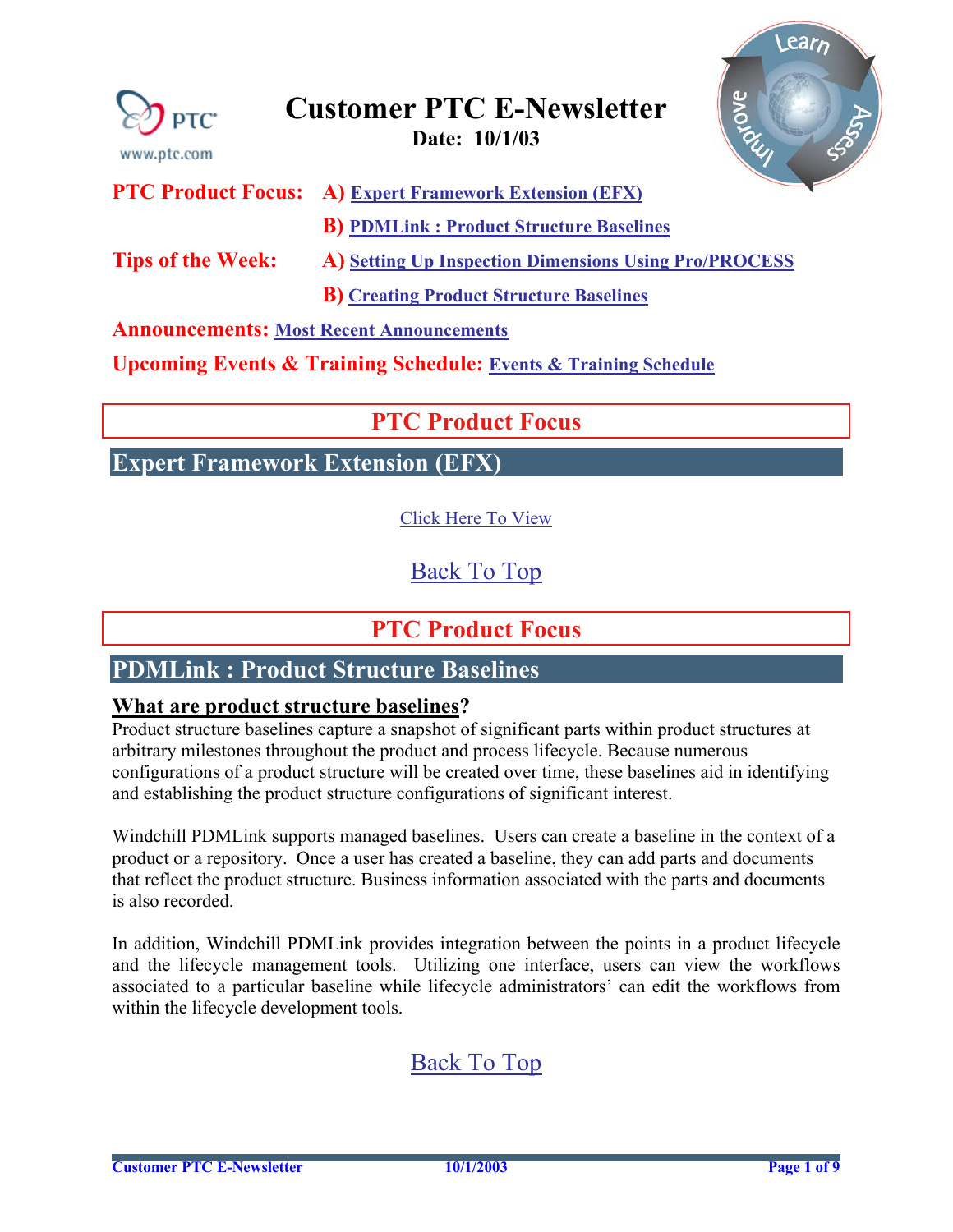**Tips of the Week**

## <span id="page-1-0"></span>**Setting Up Inspection Dimensions Using Pro/PROCESS**

[Click Here To View](http://members.shaw.ca/jpeng/newsletter/Customer_PTC_E-Newsletter_10-1-2003_A.pdf)

# [Back To Top](#page-0-0)

# **Tips of the Week**

### **Creating Product Structure Baselines**

#### **1. CREATING THE BASELINE**

The following example illustrates how to create a baseline. In this example, we are using a proe model of a hamburger. Realizing that you would never model a hamburger in the real world, it does serve a good example for using baselines. We will now take a snapshot of the hamburger in its' current state. To create a baseline, select the product called hamburger and issue command **create baseline**.

See below:

|                                           |          |                                                                                                                                             |                            |                | <b>Create</b><br><b>Baseline</b> |
|-------------------------------------------|----------|---------------------------------------------------------------------------------------------------------------------------------------------|----------------------------|----------------|----------------------------------|
| Hamburger Create Baseline                 |          | Go                                                                                                                                          |                            |                |                                  |
| 电<br>马<br>Product Structure -<br>Versions | m        | Model Number:<br>1111<br>Model Name:<br>Hamburger<br>Description:<br>hamburger<br>Configuration: Latest 'Design' including work in progress |                            |                |                                  |
|                                           |          | ▽ Product Structure                                                                                                                         |                            |                |                                  |
|                                           | All<br>п | $\underset{\longleftarrow}{\Leftrightarrow} \frac{\text{Expand}}{\text{One}}$<br>$\frac{1}{2}$ Expand                                       | <b>E</b> Collapse   2 Show |                |                                  |
|                                           |          | Name                                                                                                                                        | Actions                    | Number E       |                                  |
|                                           | г        | Hamburger                                                                                                                                   | <b>① 圣雪</b>                | 1111           |                                  |
|                                           | П        | $\leftarrow$ $\mathbb{Q}_{\text{burger}}$                                                                                                   | <b>0 台上</b>                | <b>BURGER</b>  |                                  |
|                                           | г        | <b>B</b> un base                                                                                                                            | <b>12日</b>                 | <b>BUN_BAS</b> |                                  |
|                                           | $\Gamma$ | <b>Boun top seeds</b>                                                                                                                       | <b>①全国</b>                 | <b>BUN_TOP</b> |                                  |
|                                           | п        | <b>Wettuce</b>                                                                                                                              | <b>10 景野</b>               | <b>LETTUCE</b> |                                  |
|                                           |          |                                                                                                                                             |                            |                |                                  |

The following dialog box will appear. We will call this baseline **hamburger-plain**.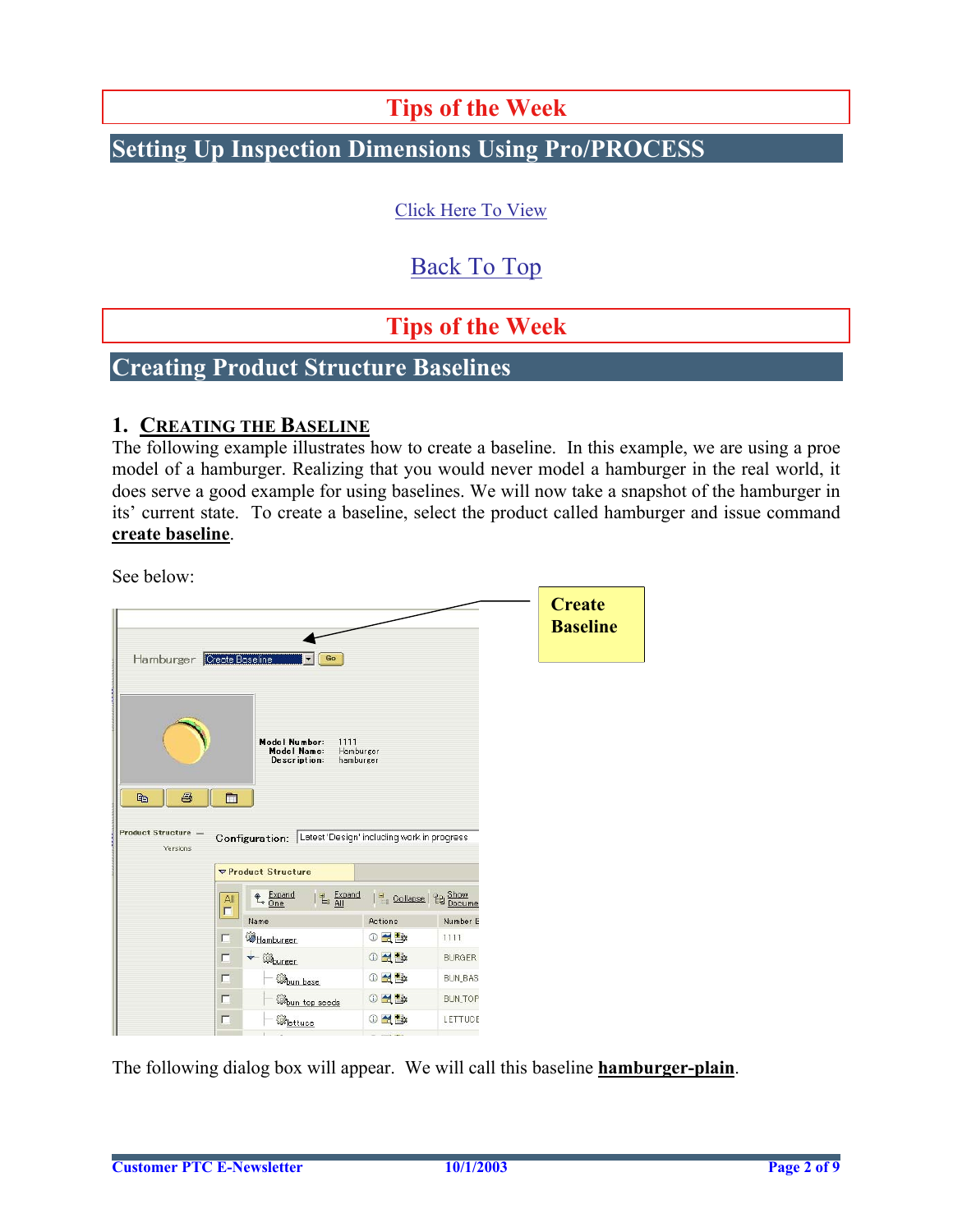| <b>画</b> CreateBaselineForm |                    | $\Box$ D $\times$   |
|-----------------------------|--------------------|---------------------|
| <b>E</b> Create a Baseline  |                    | $\overline{?}$      |
|                             |                    |                     |
|                             |                    |                     |
| * Name:                     | hamburger plain    |                     |
| <b>Description:</b>         | no cheese or onion |                     |
|                             |                    |                     |
|                             |                    |                     |
|                             |                    |                     |
|                             |                    |                     |
|                             |                    |                     |
|                             | * Required Field   |                     |
|                             |                    |                     |
|                             |                    | Cancel<br><b>OK</b> |
|                             |                    |                     |

### **2. POPULATING THE BASELINE**

From tools menu in the PDMLink Browser  $\rightarrow$  enter Product Information Manager and open the hamburger product.

| Product Information Manager                                                                                                                                                                                                                                                                                                        |                                   |                         | $\Box$ $\Box$ $\times$ |         |
|------------------------------------------------------------------------------------------------------------------------------------------------------------------------------------------------------------------------------------------------------------------------------------------------------------------------------------|-----------------------------------|-------------------------|------------------------|---------|
| Selected Visualization Annotation Configuration<br>File<br>View                                                                                                                                                                                                                                                                    | Help                              |                         |                        |         |
| 방행행<br>$\Theta$ %<br>$\boldsymbol{z}$<br>畕<br>圈<br><sup>B</sup> U                                                                                                                                                                                                                                                                  | 団                                 |                         |                        |         |
| All Parts                                                                                                                                                                                                                                                                                                                          | Contents of '1111 - Hamburger, A' |                         |                        |         |
| 日 ·· Pe Product Structure<br>1111 - Hamburger, A<br>白 - (B BURGER - burger, A (Design)<br>中 @ PATTY - patty, A (Design)<br>中-鎮 TOMATO - tomato, A (Design)<br>由 -- (B) PICKLE - pickle, A (Design)<br>中 《 BUN_TOP_SEEDS - bun_top_seeds, A (Design)<br>由 -- ( LETTUCE - lettuce, A (Design)<br>由 @ BUN_BASE - bun_base, A (Design) | Name<br><b>B</b> burger           | Number<br><b>BURGER</b> | Version<br>А           | -S<br>R |
|                                                                                                                                                                                                                                                                                                                                    | Table 1 Visualization             |                         |                        |         |
| Expand and Collapse Tree                                                                                                                                                                                                                                                                                                           |                                   |                         |                        |         |
| Java Applet Window                                                                                                                                                                                                                                                                                                                 |                                   |                         |                        |         |

Select the burger assembly (not the product) and under selected  $\rightarrow$  enter Baseline  $\rightarrow$  Populate. Find the baseline called **hamburger-plain.** Select the baseline and enter OK. The baseline will now be populated with the most current assembly information.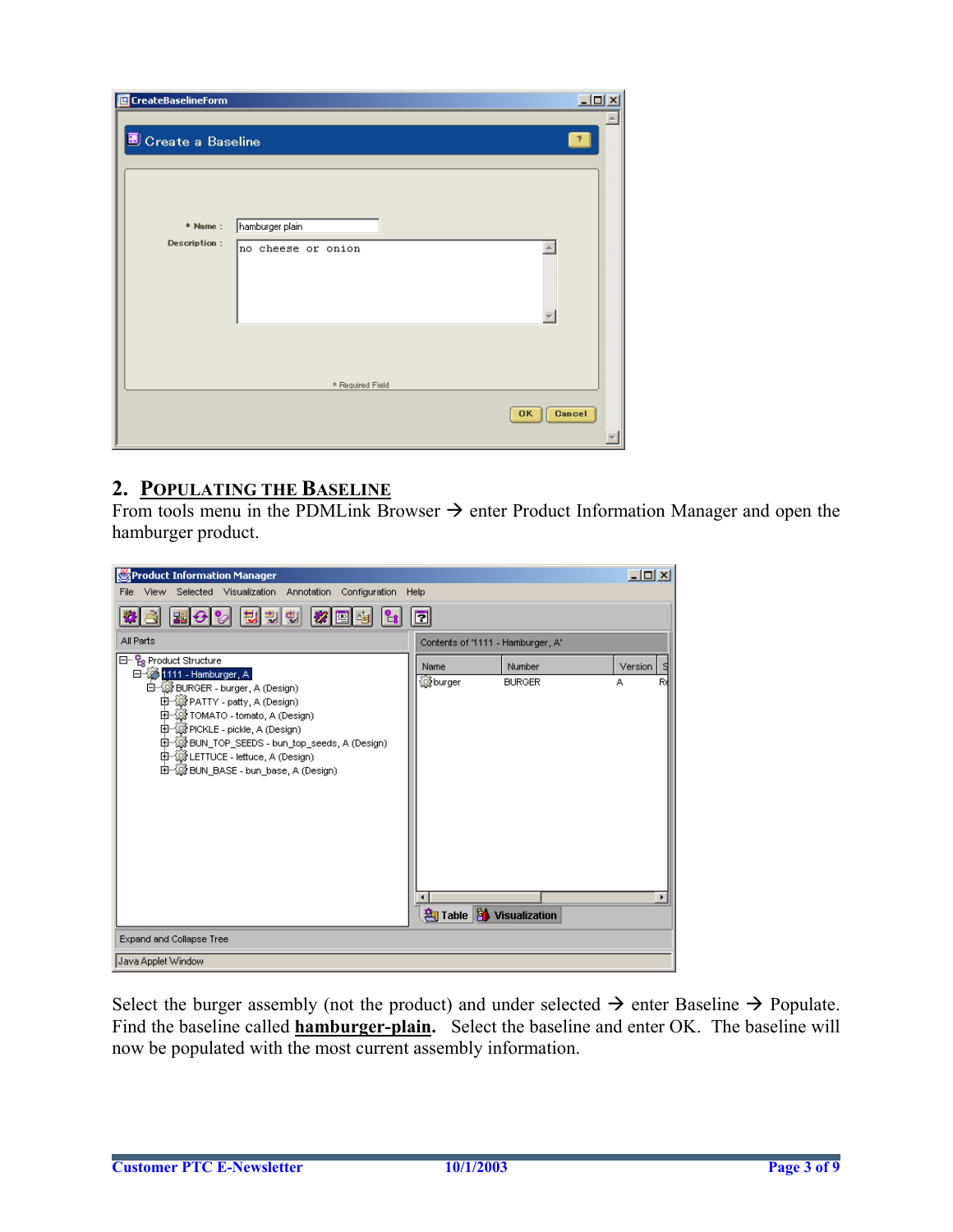| Search for Baseline |                      |         |                   |                 | $\vert x \vert$                             |
|---------------------|----------------------|---------|-------------------|-----------------|---------------------------------------------|
| Search Criteria     | More Search Criteria |         |                   |                 | Find<br>Stop<br>Clear                       |
| Name:               |                      |         |                   |                 | Not                                         |
| Number:             |                      |         |                   |                 | Not                                         |
| State:              |                      |         |                   |                 | Not                                         |
| Team:               |                      |         |                   | Search<br>▼     | Not                                         |
|                     |                      |         |                   |                 |                                             |
| Append Results      |                      |         |                   |                 |                                             |
| Name                | Number               | State   | Team              | Last Updated    | Description                                 |
| hamburger pla 1     |                      | In Work | Default (/System) | 9/18/2003 20:42 | no cheese or onio<br>Cancel<br>OK  <br>Help |
|                     |                      |         |                   |                 |                                             |
| Java Applet Window  |                      |         |                   |                 |                                             |

### **3. CHANGING THE CURRENT HAMBURGER ASSEMBLY**

The hamburger will now be modified and the components cheese and onion will be added. In addition the component patty will be versioned to revision B. The assembly now looks like this:

|               | ▽ Product Structure                                                                                                             | <b>New components:</b><br>cheese and onion |                                                |                                  |  |
|---------------|---------------------------------------------------------------------------------------------------------------------------------|--------------------------------------------|------------------------------------------------|----------------------------------|--|
| All<br>$\Box$ | $\begin{array}{c} \bigcircledast_{\mathbf{p}} \xrightarrow{\mathsf{Expand}} \\ \hline \mathsf{One} \end{array}$<br>ᄩ <u>ᆸᅁᆒ</u> | Collapse                                   | d <sub>B</sub> Show<br><sup>ED</sup> Documents | <b>图</b> Hide<br>Bocuments<br>얞  |  |
|               | Name                                                                                                                            | Actions                                    | Number 曰                                       | Version <b>E</b><br>Patty now at |  |
| $\Box$        | <u> ZHamburger</u>                                                                                                              | +® ¥                                       | 1111                                           | revision B.<br>A.                |  |
| $\Box$        | $\overleftarrow{\bigoplus_{\text{burger}}}$                                                                                     | $0$ $\leq$ $\geq$                          | <b>BURGER</b>                                  | A (Design)                       |  |
| $\Box$        | A <u>bun base</u>                                                                                                               | $0$ $\mathbb{Z}$ be                        | BUN_BASE                                       | A (Design)                       |  |
| $\Box$        | <b><i>Chun</i></b> top seeds                                                                                                    | $0$ $\leq$ $\leq$                          | BUN_TOP_SEEDS                                  | A (Design)                       |  |
| $\Box$        | <b>O</b> cheese                                                                                                                 | ◑ख़ॾ                                       | CHEESE                                         | A (Design)                       |  |
| $\Box$        | <b><i><u> Mettuce</u></i></b>                                                                                                   | $0$ $\leq$ $\geq$                          | LETTUCE                                        | A (Design)                       |  |
| $\Box$        | ® <sub>onion</sub> ▶                                                                                                            | ◑ख़⋭                                       | ONION                                          | A (Design)                       |  |
| $\Box$        | @ <sub>patty</sub>                                                                                                              | ⊙₩⊪                                        | PATTY.                                         | B (Design)                       |  |
| $\Box$        | 德 <sub>pickle</sub>                                                                                                             | ⊕₩                                         | PICKLE                                         | A (Design)                       |  |
| $\Box$        | <b>D</b> <sub>tomato</sub>                                                                                                      | ⊙₩₩                                        | <b>TOMATO</b>                                  | A (Design)                       |  |

### **4. VIEWING THE BASELINE**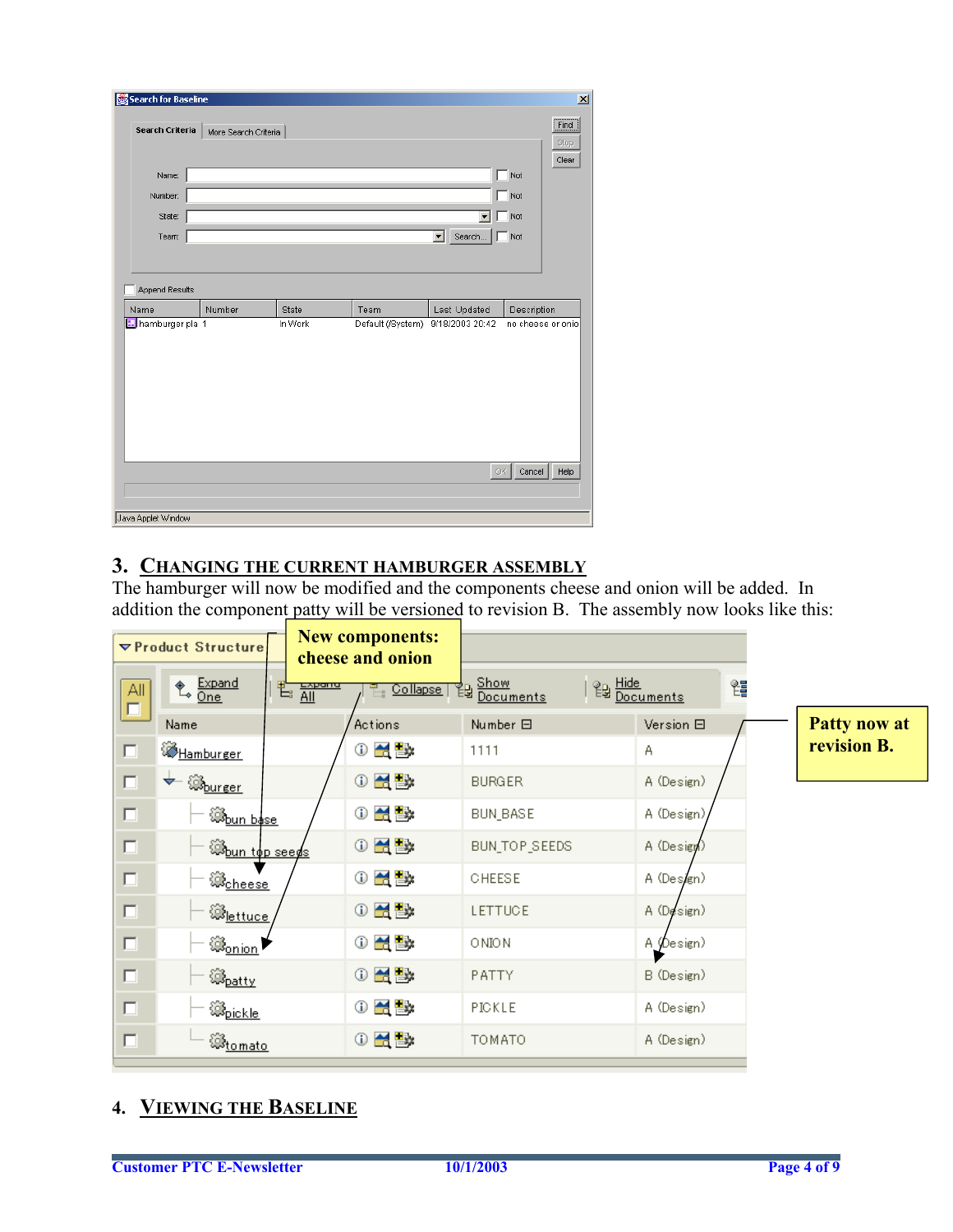Let's assume we want to go back at look at earlier configuration of the hamburger when the snapshot or baseline was taken. To do this, enter the products page in PDMlink and select the hamburger product. For configuration  $\rightarrow$  select baseline configuration specification. Select the hamburger plain baseline and select OK.

| <b>Choose Baseline Configuration Specification - Microsoft Internet Explorer provided by PTC</b> | $ \Box$ $\times$ |
|--------------------------------------------------------------------------------------------------|------------------|
|                                                                                                  |                  |
| Choose Baseline Configuration Specification                                                      |                  |
|                                                                                                  |                  |
| Choose Baseline Configuration Specification<br>Baseline: hamburger plain<br>Search               |                  |
| Choose Baseline Configuration Specification                                                      |                  |
| de Local intranet<br>Done                                                                        |                  |

The product configuration will now be displayed when the baseline was taken.

|          | $\nabla$ Product Structure                |                            |                 |                        |
|----------|-------------------------------------------|----------------------------|-----------------|------------------------|
| All<br>Г | † Expand<br>Expand<br>All<br>电            | <b>E</b> Collapse   2 Show | 留               | Hide<br>Documents<br>鼀 |
|          | Name                                      | Actions                    | Number 曰        | Version 曰              |
| п        | <b>X</b> Hamburger                        | 적 Ex<br>⊕                  | 1111            | А                      |
| п        | $\leftarrow$ $\mathbb{Q}_{\text{burger}}$ | ⊙₩₩                        | <b>BURGER</b>   | A (Design)             |
| $\Box$   | <u> B<sub>oun base</sub></u>              | 적 Ex<br>⊕                  | <b>BUN BASE</b> | A (Design)             |
| п        | <b>Expun top seeds</b>                    | ⊙₩₩                        | BUN_TOP_SEEDS   | A (Design)             |
| п        | 郄 <sub>lettuce</sub>                      | 仅ē×<br>Ф                   | LETTUCE         | A (Design)             |
| п        | <b>B</b> <sub>patty</sub>                 | 없다<br>⊕                    | PATTY           | A (Design)             |
| п        | B <sub>pickle</sub>                       | 쯙<br>⊕                     | PICKLE          | A (Design)             |
| п        | <u> D<sub>tomato</sub></u>                | 最快<br>Φ                    | TOMATO          | A (Design)             |

### 5. **BOM COMPARE**

We can do a comparison of the BOM when the baseline was taken and the current configuration. In the same product page, for related reports  $\rightarrow$  select multilevel BOM compare. Enter the current configuration for the target.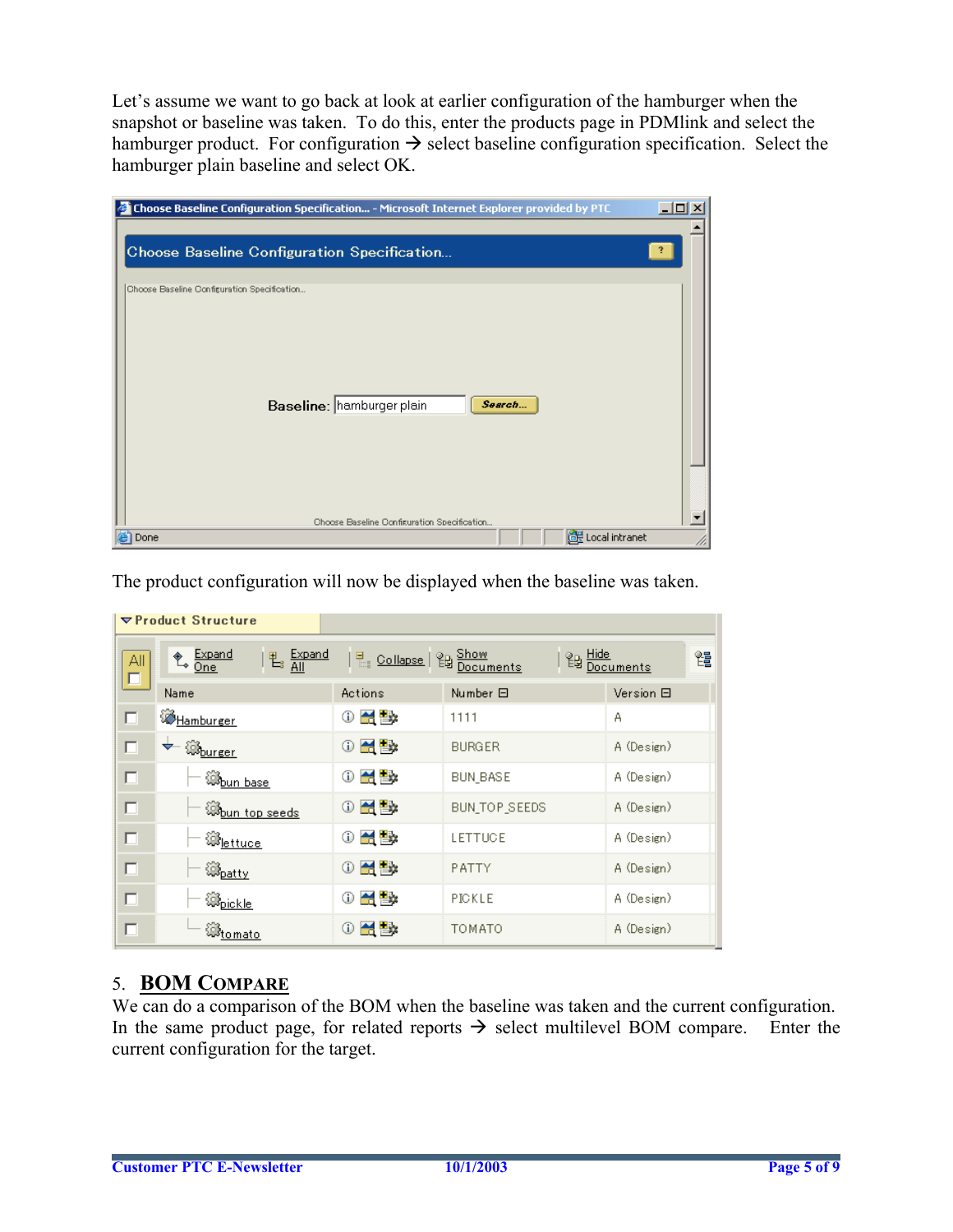|               |                                                | <b>Baseline</b>        |
|---------------|------------------------------------------------|------------------------|
| Source        | Part:1111 (Hamburger)                          |                        |
|               | Config Spec: Baseline: hamburger plain - 1     | <b>Current</b>         |
| <b>Target</b> |                                                |                        |
|               | Part: 1111 (Hamburger)                         | <b>Search Parts</b>    |
|               | View: Design<br>Config Spec: Life Cycle State: | <b>Set Config Spec</b> |

#### Select Generate Report.

You will see the following the results. Notice the comparison will give you the iteration differences as well. ۰

| Source Part: 1111 (Hamburger) A2              |                     |          |                     |          |
|-----------------------------------------------|---------------------|----------|---------------------|----------|
|                                               |                     |          |                     |          |
| <b>Baseline</b> : hamburger plain $-1$        |                     |          |                     |          |
| Target Part: 1111 (Hamburger) A2 Reset Target |                     |          |                     |          |
| <b>View:</b> Design                           |                     |          |                     |          |
| Life Cycle State:                             |                     |          |                     |          |
| <b>Working Included:</b> Yes                  |                     |          |                     |          |
|                                               | Source              |          | Target              |          |
| Level Product Structure Differences           | <b>Version Used</b> | Quantity | <b>Version Used</b> | Quantity |
| BURGER (burger)                               | A.3 (Design)        | 1 each   | A.5 (Design)        | 1 each   |
| 2 TOMATO (tomato)                             | A.2 (Design)        | 1 each   | A.3 (Design)        | 1 each   |
| 2  CHEESE (cheese)                            |                     |          | A.2 (Design)        | 1 each   |
| 2  LETTUCE (lettuce)                          | A.2 (Design)        | 1 each   | A.3 (Design)        | 1 each   |
| 2  BUN TOP SEEDS (bun top seeds)              | A.2 (Design)        | 1 each   | A.3 (Design)        | 1 each   |
| 2  ONION (onion)                              |                     |          | A.2 (Design)        | 1 each   |
| 2  PATTY (patty)                              | A.2 (Design)        | 1 each   | B.1 (Design)        | 1 each   |
| 2 BUN BASE (bun base)                         | A.2 (Design)        | 1 each   | A.3 (Design)        | 1 each   |
|                                               |                     |          |                     |          |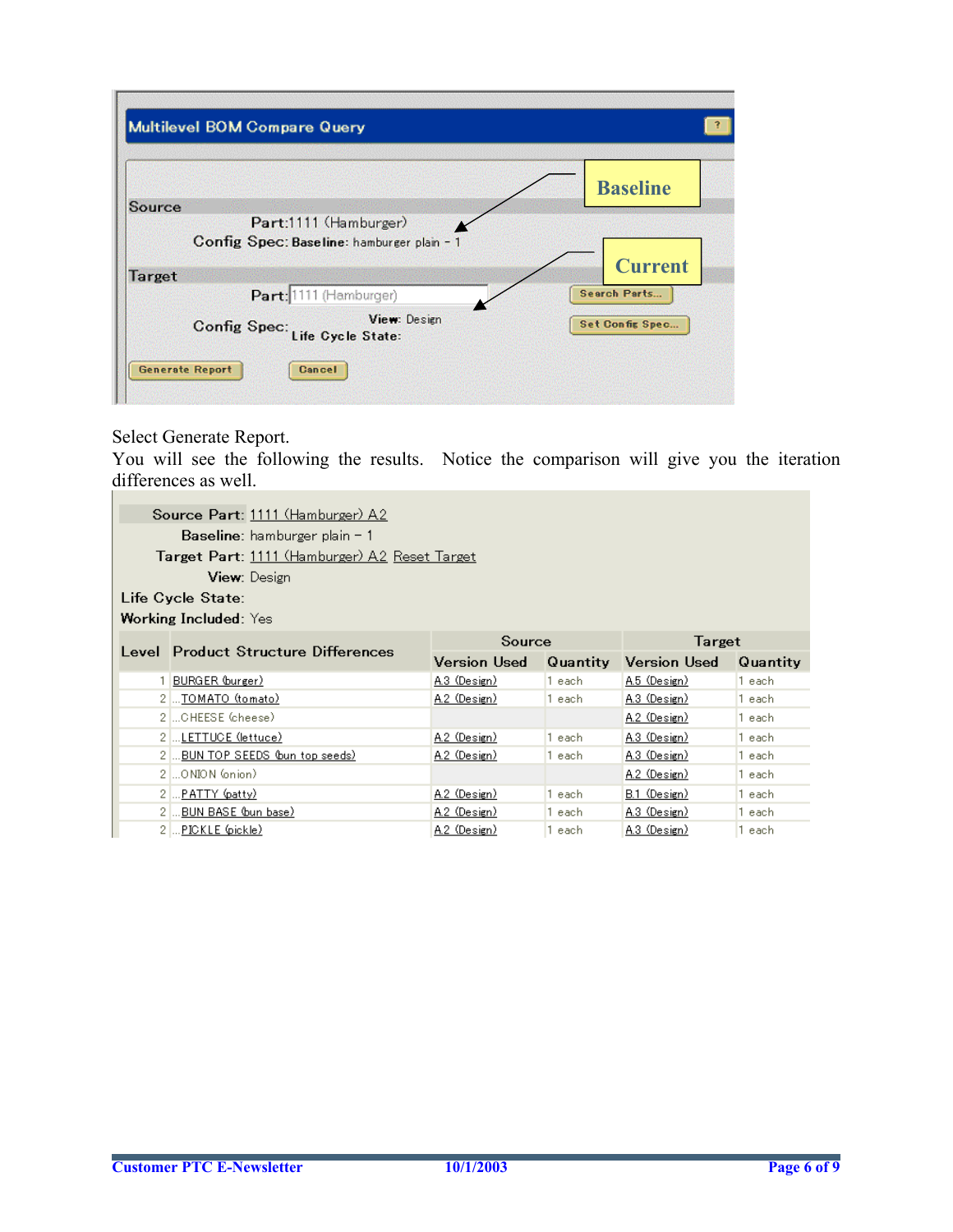### 6. **VISUALIZATION COMPARE**



### 7. **SUMMARY**

With the baseline functionality embedded in Windchill, you can see how easy it is to retrieve all the information about past product configurations. In addition, you have the ability to compare baselines against each other or with other configurations and generate reports in textual and visual formats.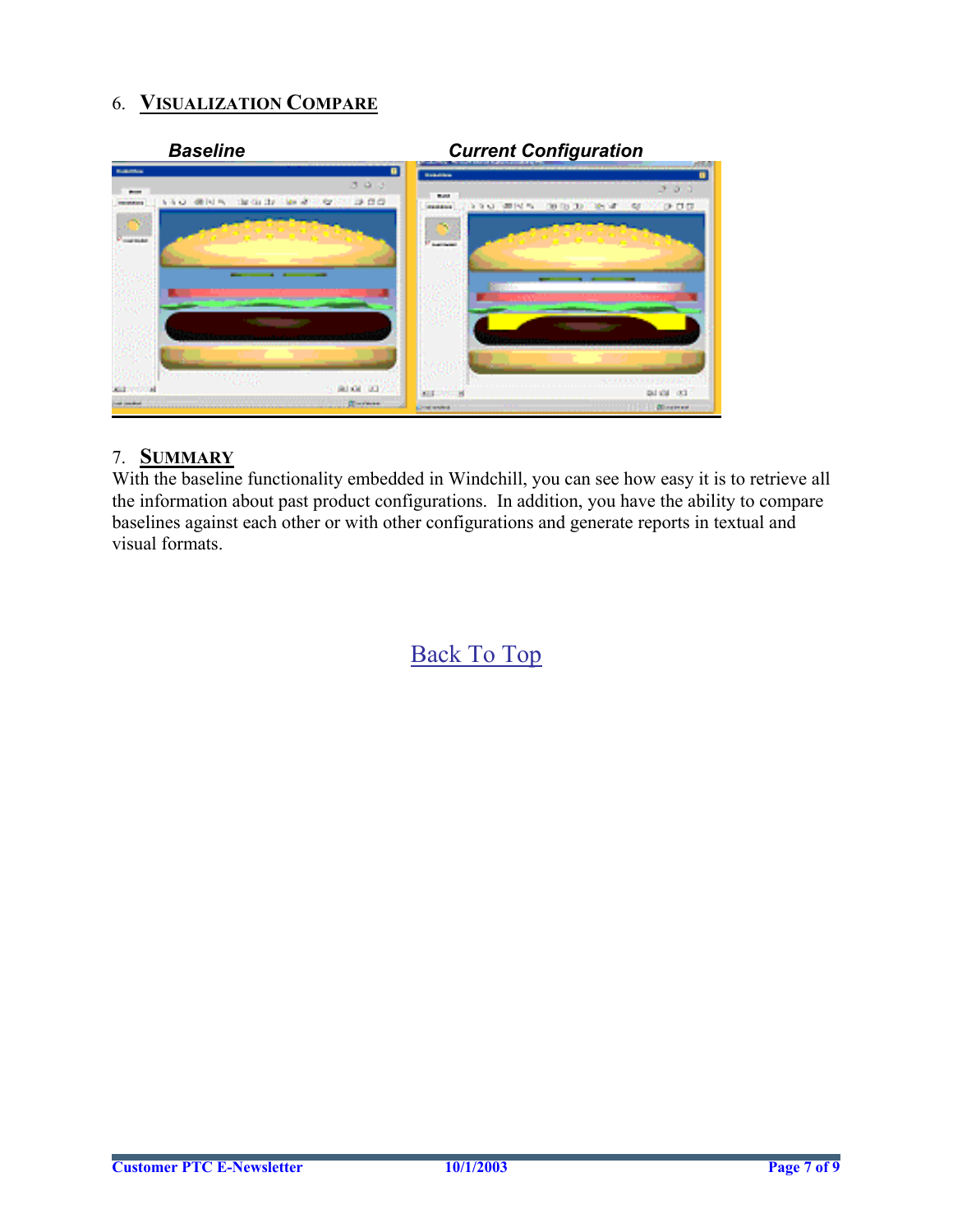### **Announcements**

#### <span id="page-7-0"></span>Special Hardware offers for customers updating to Pro/ENGINEER Wildfire

[http://www.ptc.com/partners/hardware/current/wildfire\\_tlo.htm](http://www.ptc.com/partners/hardware/current/wildfire_tlo.htm)  <http://www.3dlabs.com/PTC/>

PTC Sponsored Events

Click below to see PTC sponsored events:

<http://www.ptc.com/company/news/events/index.htm>

Thinking About Pro/ENGINEER Wildfire? Check this out.



<http://www.ptc.com/go/engineering/index.htm>

#### **E-PROFILES IS HERE!!**

We have been eagerly anticipating the debut of the new electronic version of Profiles Magazine and now it is here! This new web site will supplement the print edition of the magazine and will provide new useful features not feasible with paper media. e-Profiles will provide you with 24x7, worldwide access to key information previously available exclusively in the print version. "Tips & Tricks," a popular feature pioneered by Pro/USER, has also moved to the web and will be expanded as the site matures. Future plans include several foreign-language editions of Profiles for our many international readers. Currently, Profiles is printed in English and Japanese.

Please take a few minutes to check out this new web site. We don't think you will be disappointed.

<http://profilesmagazine.com/>